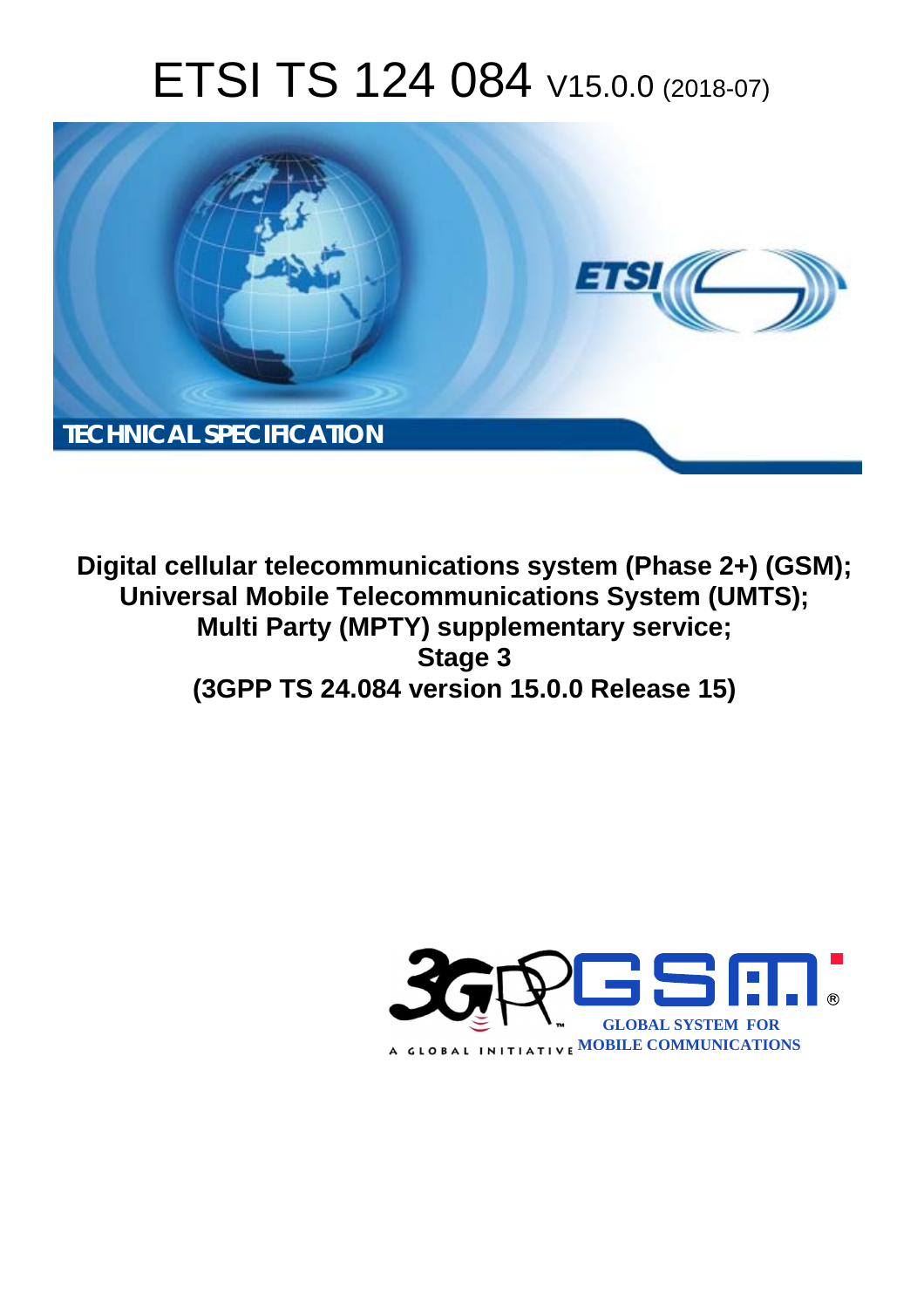Reference RTS/TSGC-0424084vf00

> Keywords GSM,UMTS

#### *ETSI*

#### 650 Route des Lucioles F-06921 Sophia Antipolis Cedex - FRANCE

Tel.: +33 4 92 94 42 00 Fax: +33 4 93 65 47 16

Siret N° 348 623 562 00017 - NAF 742 C Association à but non lucratif enregistrée à la Sous-Préfecture de Grasse (06) N° 7803/88

#### *Important notice*

The present document can be downloaded from: <http://www.etsi.org/standards-search>

The present document may be made available in electronic versions and/or in print. The content of any electronic and/or print versions of the present document shall not be modified without the prior written authorization of ETSI. In case of any existing or perceived difference in contents between such versions and/or in print, the only prevailing document is the print of the Portable Document Format (PDF) version kept on a specific network drive within ETSI Secretariat.

Users of the present document should be aware that the document may be subject to revision or change of status. Information on the current status of this and other ETSI documents is available at <https://portal.etsi.org/TB/ETSIDeliverableStatus.aspx>

If you find errors in the present document, please send your comment to one of the following services: <https://portal.etsi.org/People/CommiteeSupportStaff.aspx>

#### *Copyright Notification*

No part may be reproduced or utilized in any form or by any means, electronic or mechanical, including photocopying and microfilm except as authorized by written permission of ETSI. The content of the PDF version shall not be modified without the written authorization of ETSI. The copyright and the foregoing restriction extend to reproduction in all media.

> © ETSI 2018. All rights reserved.

**DECT**TM, **PLUGTESTS**TM, **UMTS**TM and the ETSI logo are trademarks of ETSI registered for the benefit of its Members. **3GPP**TM and **LTE**TM are trademarks of ETSI registered for the benefit of its Members and of the 3GPP Organizational Partners. **oneM2M** logo is protected for the benefit of its Members.

**GSM**® and the GSM logo are trademarks registered and owned by the GSM Association.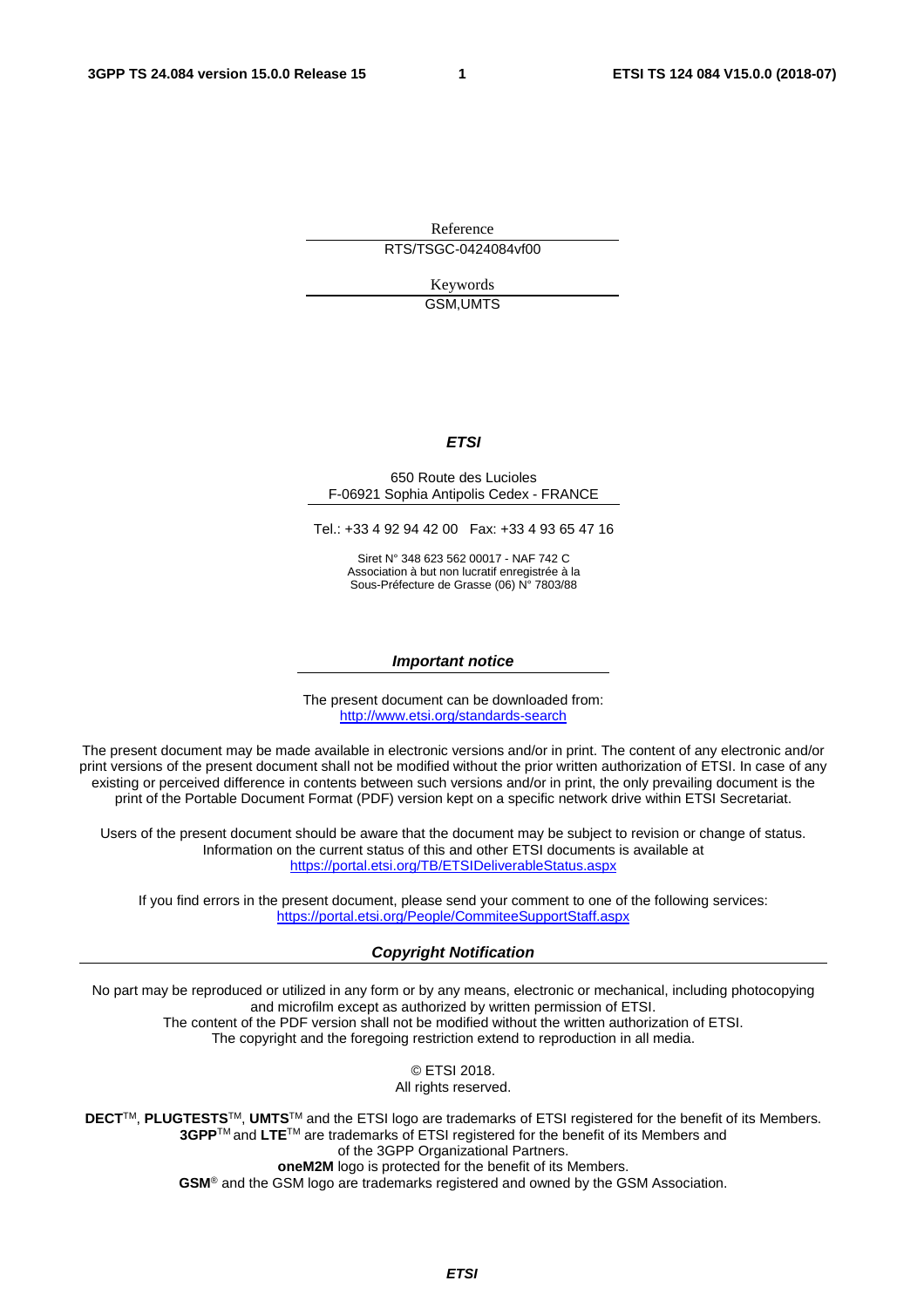### Intellectual Property Rights

#### Essential patents

IPRs essential or potentially essential to normative deliverables may have been declared to ETSI. The information pertaining to these essential IPRs, if any, is publicly available for **ETSI members and non-members**, and can be found in ETSI SR 000 314: *"Intellectual Property Rights (IPRs); Essential, or potentially Essential, IPRs notified to ETSI in respect of ETSI standards"*, which is available from the ETSI Secretariat. Latest updates are available on the ETSI Web server ([https://ipr.etsi.org/\)](https://ipr.etsi.org/).

Pursuant to the ETSI IPR Policy, no investigation, including IPR searches, has been carried out by ETSI. No guarantee can be given as to the existence of other IPRs not referenced in ETSI SR 000 314 (or the updates on the ETSI Web server) which are, or may be, or may become, essential to the present document.

#### **Trademarks**

The present document may include trademarks and/or tradenames which are asserted and/or registered by their owners. ETSI claims no ownership of these except for any which are indicated as being the property of ETSI, and conveys no right to use or reproduce any trademark and/or tradename. Mention of those trademarks in the present document does not constitute an endorsement by ETSI of products, services or organizations associated with those trademarks.

### Foreword

This Technical Specification (TS) has been produced by ETSI 3rd Generation Partnership Project (3GPP).

The present document may refer to technical specifications or reports using their 3GPP identities, UMTS identities or GSM identities. These should be interpreted as being references to the corresponding ETSI deliverables.

The cross reference between GSM, UMTS, 3GPP and ETSI identities can be found under [http://webapp.etsi.org/key/queryform.asp.](http://webapp.etsi.org/key/queryform.asp)

### Modal verbs terminology

In the present document "**shall**", "**shall not**", "**should**", "**should not**", "**may**", "**need not**", "**will**", "**will not**", "**can**" and "**cannot**" are to be interpreted as described in clause 3.2 of the [ETSI Drafting Rules](https://portal.etsi.org/Services/editHelp!/Howtostart/ETSIDraftingRules.aspx) (Verbal forms for the expression of provisions).

"**must**" and "**must not**" are **NOT** allowed in ETSI deliverables except when used in direct citation.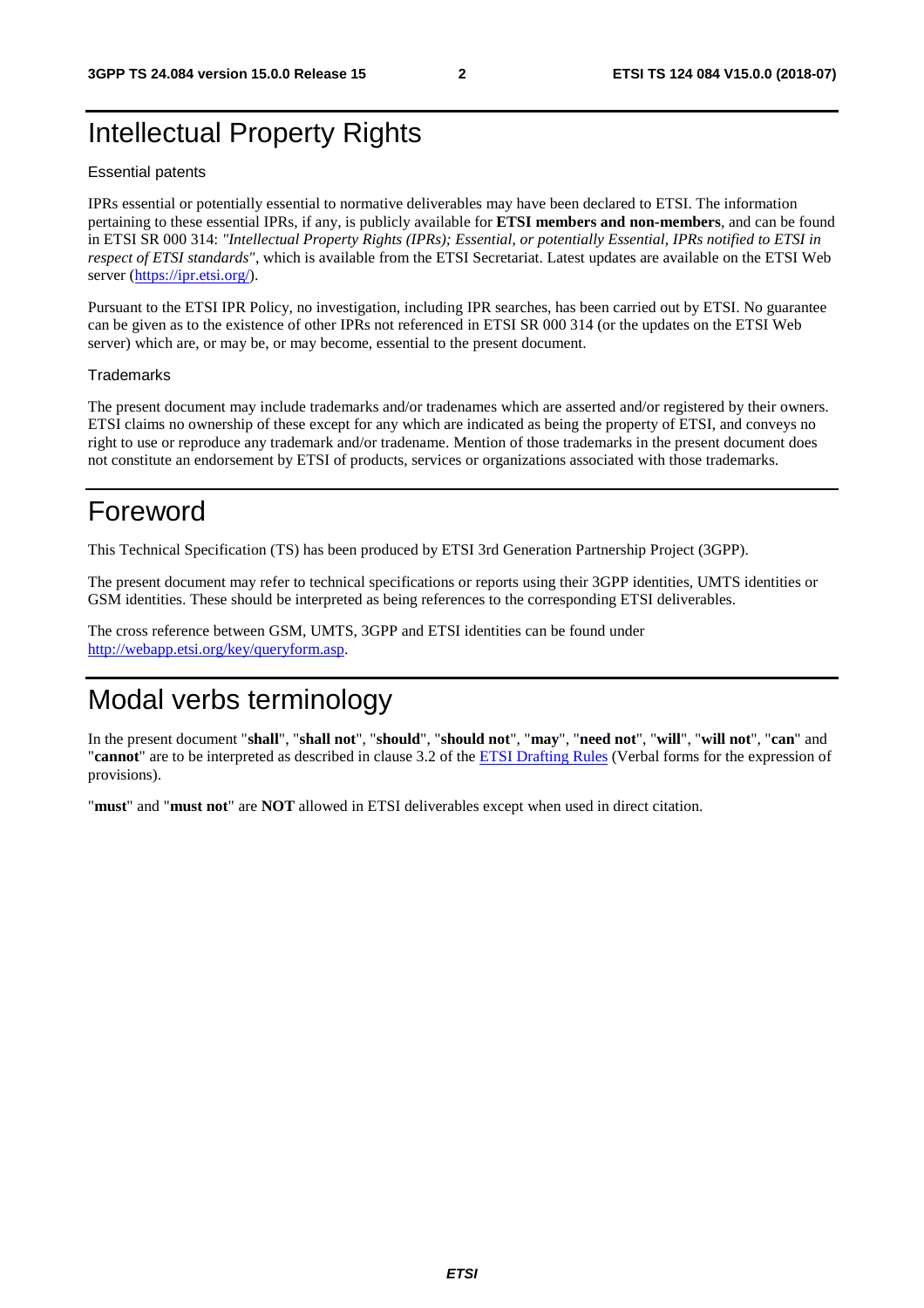$\mathbf{3}$ 

# Contents

| $\overline{0}$ |                               |  |
|----------------|-------------------------------|--|
| 0.1            |                               |  |
| 0.2            |                               |  |
| 1              |                               |  |
| 1.1            |                               |  |
| 1.2            |                               |  |
| 1.2.1          |                               |  |
| 1.2.1.1        |                               |  |
| 1.2.1.2        |                               |  |
| 1.2.1.3        |                               |  |
| 1.2.1.4        |                               |  |
| 1.2.2          |                               |  |
| 1.2.2.1        |                               |  |
| 1.2.2.2        |                               |  |
| 1.3            |                               |  |
| 1.3.1          |                               |  |
| 1.3.1.1        |                               |  |
| 1.3.1.2        |                               |  |
| 1.3.1.3        |                               |  |
| 1.3.1.4        |                               |  |
| 1.3.1.5        |                               |  |
| 1.3.2          |                               |  |
| $1.4^{\circ}$  |                               |  |
| 1.4.1          |                               |  |
| 1.4.1.1        |                               |  |
| 1.4.1.2        |                               |  |
| 1.4.1.3        |                               |  |
| 1.4.1.4        |                               |  |
| 1.4.1.5        |                               |  |
| 1.5            |                               |  |
| 1.6            |                               |  |
| 1.7            |                               |  |
| 1.8            |                               |  |
|                | <b>Annex A (informative):</b> |  |
|                |                               |  |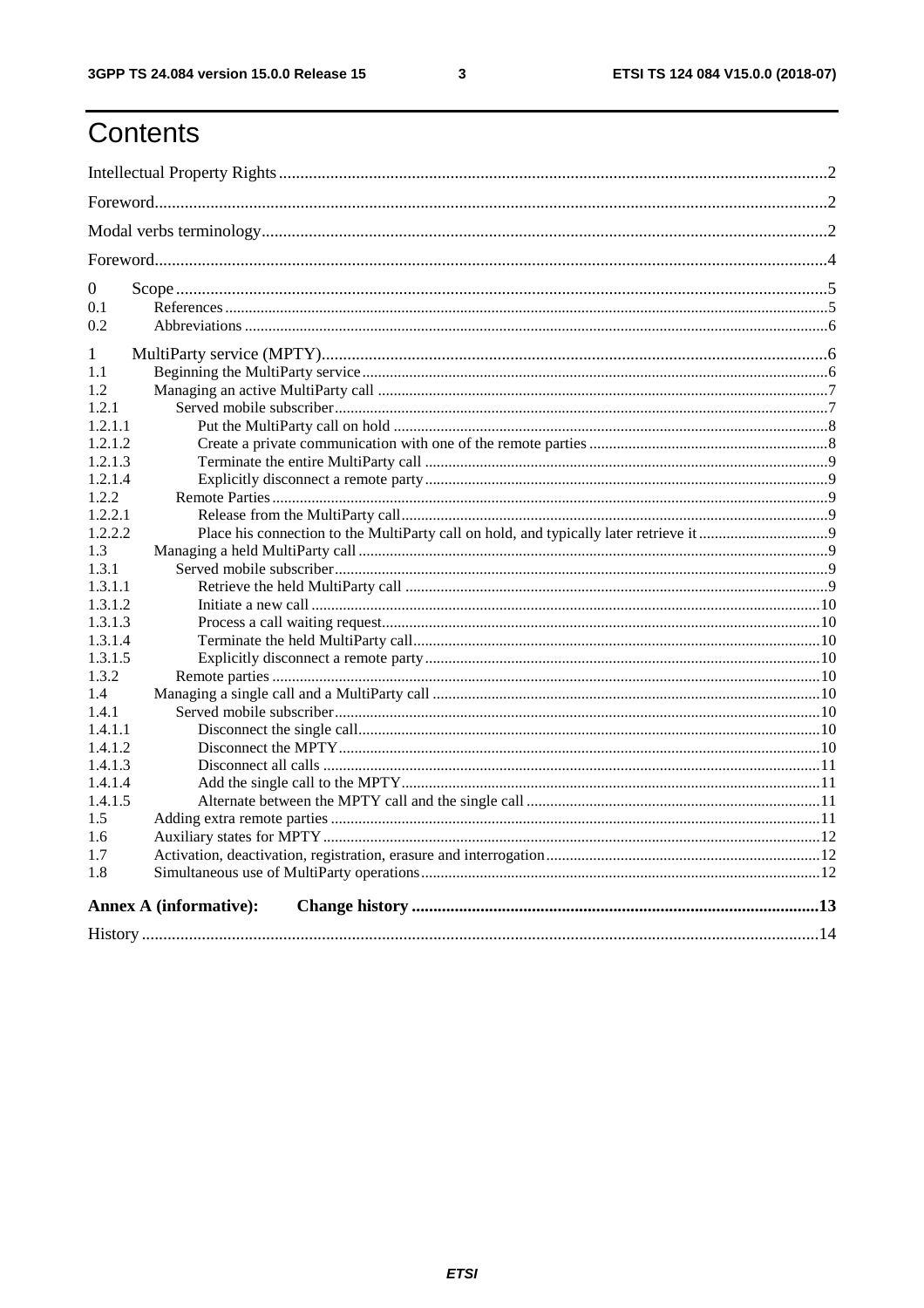### Foreword

This Technical Specification has been produced by the 3GPP.

This TS specifies the procedures used at the radio interface for normal operation and invocation of MultiParty supplementary services within the 3GPP system.

The contents of the present document are subject to continuing work within the TSG and may change following formal TSG approval. Should the TSG modify the contents of this TS, it will be re-released by the TSG with an identifying change of release date and an increase in version number as follows:

Version 3.y.z

where:

- x the first digit:
	- 1 presented to TSG for information;
	- 2 presented to TSG for approval;
	- 3 Indicates TSG approved document under change control.
- y the second digit is incremented for all changes of substance, i.e. technical enhancements, corrections, updates, etc.
- z the third digit is incremented when editorial only changes have been incorporated in the specification;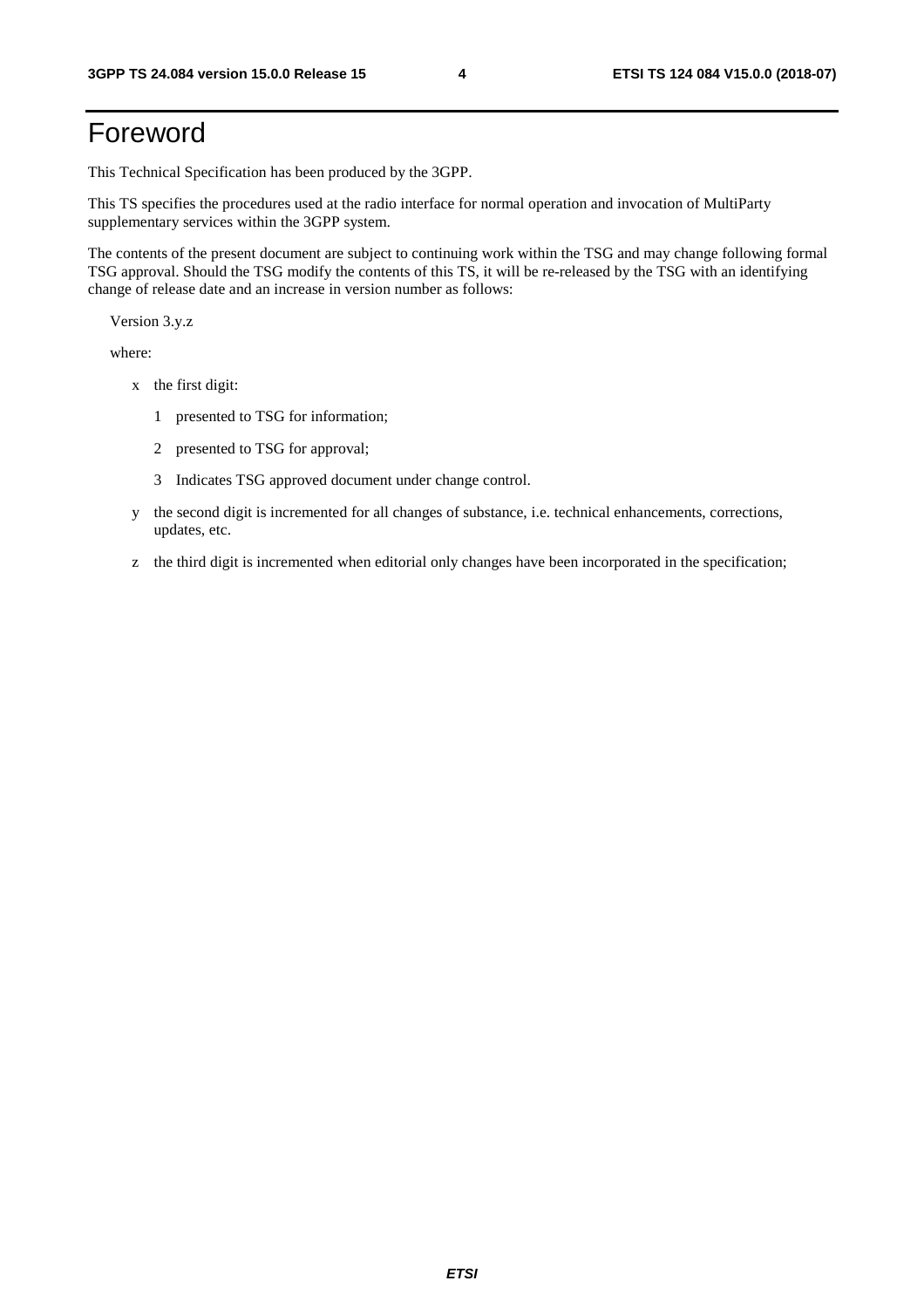### 0 Scope

The present document specifies the procedures used at the radio interface (Reference point Um as defined in 3GPP TS 24.002) for normal operation and invocation of MultiParty supplementary services.

In 3GPP TS 24.010 the general aspects of the specification of supplementary services at the layer 3 radio interface are given.

3GPP TS 24.080 specifies the formats and coding for the supplementary services.

Definitions and descriptions of supplementary services are given in 3GPP TS 22.004 and the 3GPP TS 22.08x and 3GPP TS 22.09x-series.

3GPP TS 22.084 is related specially to MultiParty supplementary services.

Technical realization of supplementary services is described in 3GPP TS 23.011 and the 3GPP TS 23.08x and 3GPP TS 23.09x-series.

3GPP TS 23.084 is related specially to MultiParty supplementary services.

The procedures for Call Control, Mobility Management and Radio Resource management at the layer 3 radio interface are defined in 3GPP TS 24.007 and 3GPP TS 24.008.

The following supplementary service belongs to the MultiParty supplementary services and is described in the present document:

MultiParty service (MPTY) (clause 1).

### 0.1 References

The following documents contain provisions which, through reference in this text, constitute provisions of the present document.

- References are either specific (identified by date of publication, edition number, version number, etc.) or non-specific.
- For a specific reference, subsequent revisions do not apply.
- For a non-specific reference, the latest version applies. In the case of a reference to a 3GPP document (including a GSM document), a non-specific reference implicitly refers to the latest version of that document *in the same Release as the present document*.
- [1] 3GPP TR 21.905: "Vocabulary for 3GPP Specifications".
- [2] 3GPP TS 22.004: "General on supplementary services".
- [3] 3GPP TS 22.081: "Line identification supplementary services Stage 1".
- [4] 3GPP TS 22.082: "Call Forwarding (CF) supplementary services Stage 1".
- [5] 3GPP TS 22.083: "Call Waiting (CW) and Call Hold (HOLD) supplementary services Stage 1".
- [6] 3GPP TS 22.084: "MultiParty (MPTY) supplementary services Stage 1".
- [7] 3GPP TS 22.085: "Closed User Group (CUG) supplementary services Stage 1".
- [8] 3GPP TS 22.086: "Advice of charge (AoC) supplementary services Stage 1".
- [9] 3GPP TS 22.088: "Call Barring (CB) supplementary services Stage 1".
- [10] 3GPP TS 22.090: "Unstructured Supplementary Services Data (USSD) Stage 1".
- [11] 3GPP TS 23.011: "Technical realization of supplementary services".
- [12] 3GPP TS 23.081: "Line identification supplementary services Stage 2".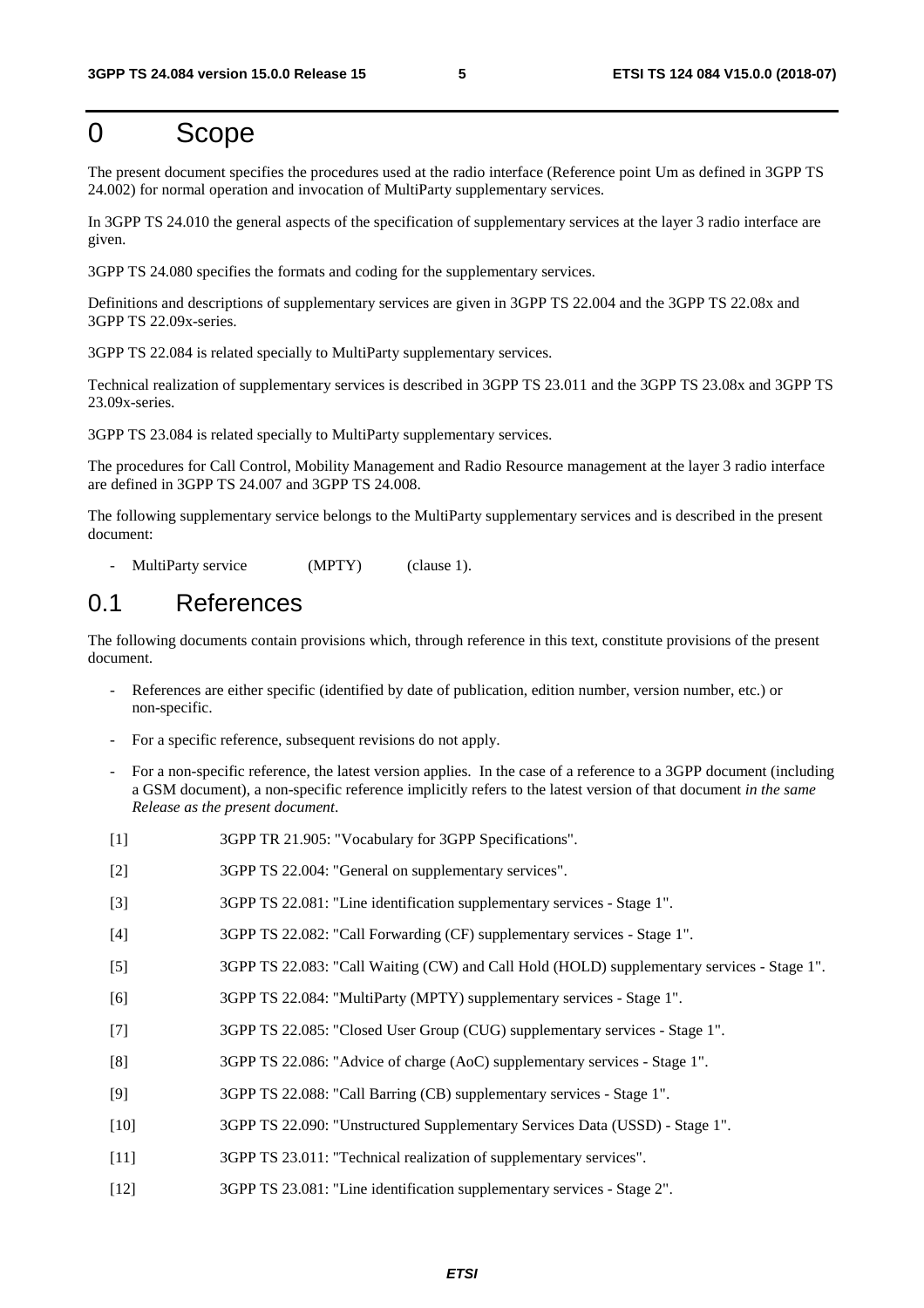- [13] 3GPP TS 23.082: "Call Forwarding (CF) supplementary services Stage 2".
- [14] 3GPP TS 23.083: "Call Waiting (CW) and Call Hold (HOLD) supplementary services Stage 2".
- [15] 3GPP TS 23.084: "MultiParty (MPTY) supplementary services Stage 2".
- [16] 3GPP TS 23.085: "Closed User Group (CUG) supplementary services Stage 2".
- [17] 3GPP TS 23.086: "Advice of Charge (AoC) supplementary services Stage 2".
- [18] 3GPP TS 23.088: "Call Barring (CB) supplementary services Stage 2".
- [19] 3GPP TS 23.090: "Unstructured supplementary services operation Stage 2".
- [20] 3GPP TS 24.002: "GSM-UMTS Public Land Mobile Network (PLMN) Access Reference Configuration".
- [21] 3GPP TS 24.007: "Mobile radio interface signalling layer 3".
- [22] 3GPP TS 24.008: "Mobile radio interface layer 3 specification".
- [23] 3GPP TS 24.010: "Mobile radio interface layer 3; Supplementary services specification".
- [24] 3GPP TS 24.080: "Mobile radio interface layer 3 supplementary services specification; Formats and coding".
- [25] 3GPP TS 24.083: "Call Waiting (CW) and Call Hold (HOLD) supplementary services Stage 3".

### 0.2 Abbreviations

Abbreviations used in the present document are listed in 3GPP TR 21.905.

# 1 MultiParty service (MPTY)

### 1.1 Beginning the MultiParty service

The served mobile subscriber A may initiate an active MultiParty call from an active call C and a held call B.

The mobile station invokes the service by sending a FACILITY message to the network containing the BuildMPTY request. This BuildMPTY request indicates to the network that the mobile subscriber wishes all his calls to be connected together in a MultiParty call. The network will normally accept the request and connect the mobile subscriber with the other existing connections (active call C and held call B). If the request is not accepted, the network will indicate the error to the served mobile (see figure 1.1). The network confirms with the same transaction identifier. Error values are specified in 3GPP TS 24.080.

During the BuildMPTY operation the MS shall run a timer T(BuildMPTY). This timer is started when the operation is sent, and stopped when a response is received from the network. If this timer expires the MS shall assume that the operation has failed, locally release the invokeID, and may re-attempt the operation or inform the user of the failure.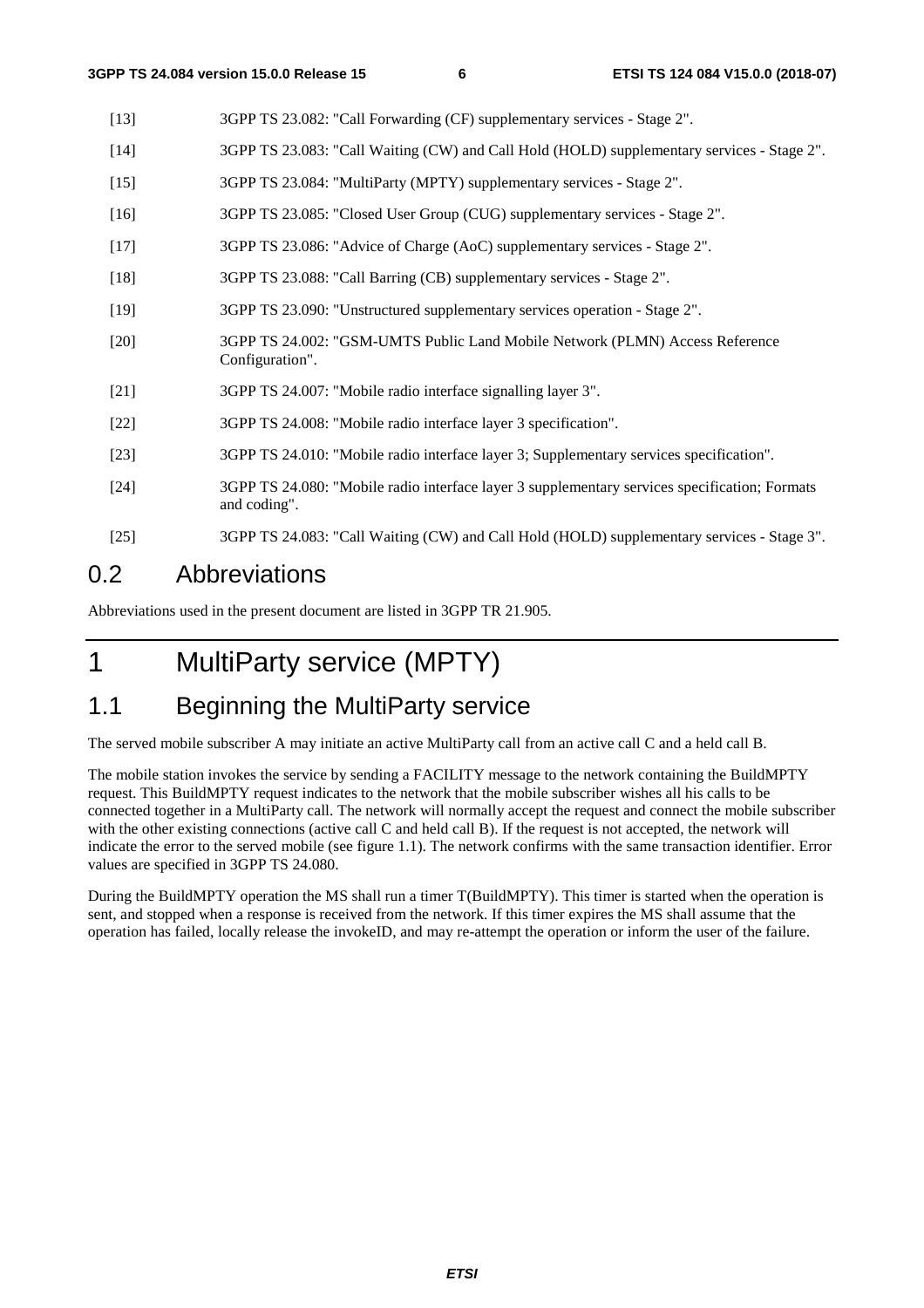| <b>MS</b> |                                                                                                                                                                                                                                                                                                                                                                                                                                                                        | Network |
|-----------|------------------------------------------------------------------------------------------------------------------------------------------------------------------------------------------------------------------------------------------------------------------------------------------------------------------------------------------------------------------------------------------------------------------------------------------------------------------------|---------|
|           | FACILITY (TI A-B/A-C)                                                                                                                                                                                                                                                                                                                                                                                                                                                  |         |
|           | Facility (Invoke = BuildMPTY)                                                                                                                                                                                                                                                                                                                                                                                                                                          |         |
|           | FACILITY (TI A-B/A-C)                                                                                                                                                                                                                                                                                                                                                                                                                                                  |         |
|           | Facility (Return result)                                                                                                                                                                                                                                                                                                                                                                                                                                               |         |
|           | FACILITY/DISCONNECT/RELEASE/RELEASE COMPLETE (TI A-B/A-C)                                                                                                                                                                                                                                                                                                                                                                                                              |         |
|           | Facility (Return error (Error))                                                                                                                                                                                                                                                                                                                                                                                                                                        |         |
|           | FACILITY/DISCONNECT/RELEASE/RELEASE COMPLETE (TI A-B/A-C)                                                                                                                                                                                                                                                                                                                                                                                                              |         |
|           | Facility (Reject (Invoke_problem))                                                                                                                                                                                                                                                                                                                                                                                                                                     |         |
| NOTE:     | A-B/A-C indicates a choice. The transaction identifier (TI) used must be that of the active call or the held<br>call.                                                                                                                                                                                                                                                                                                                                                  |         |
|           | Figure 1.1: Invocation of the MultiParty call                                                                                                                                                                                                                                                                                                                                                                                                                          |         |
|           | If the network received a non-zero SS Screening indicator from the remote party's mobile station the network will also<br>send indications towards the remote parties that the MultiParty call has been invoked, and towards the previously-held<br>party to indicate that he is now retrieved (see figures 1.2 and 1.3). If the network did not receive a non-zero SS<br>Screening indicator from the remote party's mobile station it shall not send a notification. |         |
| B         | FACILITY (TI A-B)                                                                                                                                                                                                                                                                                                                                                                                                                                                      | Network |
|           | Facility (Invoke = NotifySS (HOLD, CallOnHold-indicator(CallRetrieved),                                                                                                                                                                                                                                                                                                                                                                                                |         |

Invoke = NotifySS (MPTY, MPTYindicator))

NOTE: The CallOnHold notification (CallOnHold-indicator) sent to the remote subscriber is the same as described in 3GPP TS 24.083.

#### **Figure 1.2: Notification of invocation to previously-held remote party**

|                                                    | Network |
|----------------------------------------------------|---------|
| FACILITY (TI A-C)                                  |         |
|                                                    |         |
| Facility (Invoke = NotifySS (MPTY, MPTYindicator)) |         |

#### **Figure 1.3: Notification of invocation to previously-active remote party**

The MSC Server controlling the server mobile subscriber A shall send an ISUP CPG 'remote retrieval' or/and 'conference established' notification towards a remote held party B, and may send an ISUP CPG 'conference established' notification towards a remote active party C.

NOTE: Sending a single ISUP CPG 'conference established' notification towards a remote held party is possible if the remote node is able to derive the 'retrieve' notification from the 'conference established' notification.

An incoming ISUP CPG 'remote retrieval' notification shall be mapped to a NotifySS (CallRetrieved) notification as specified above. An incoming ISUP CPG 'conference established' notification may be mapped to a NotifySS (Call Retrieved) and a NotifySS (MPTY indicator) as specified above.

### 1.2 Managing an active MultiParty call

#### 1.2.1 Served mobile subscriber

During an active MultiParty call the served mobile subscriber can request the network to:

*ETSI*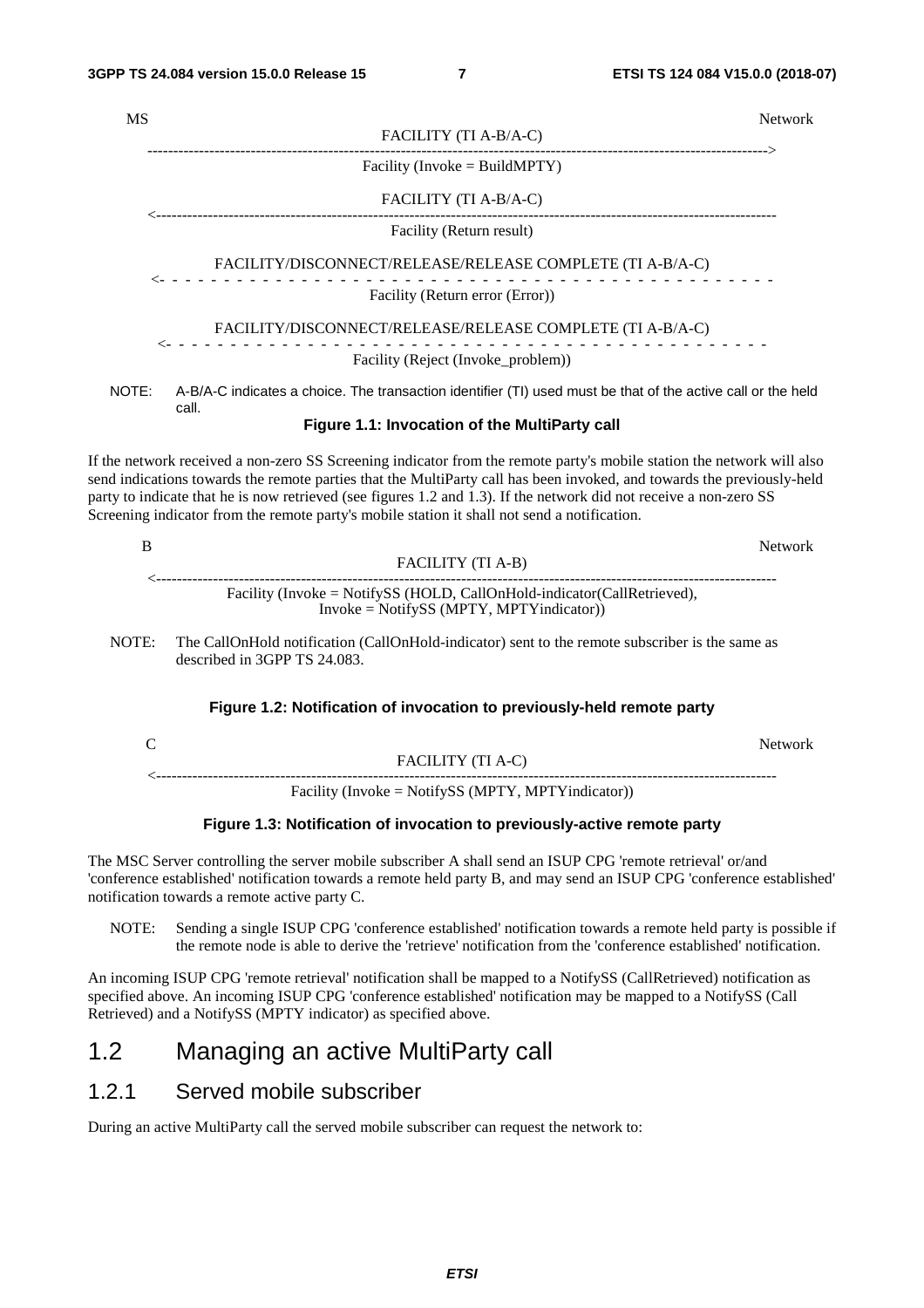#### 1.2.1.1 Put the MultiParty call on hold

This is achieved by sending a FACILITY message to the network with any transaction identifier corresponding to a call within the MultiParty call. This requests the network to place the mobile subscriber's connection to the MultiParty call on hold. The network confirms with another message containing **the same** transaction identifier (see figure 1.4).

During the HoldMPTY operation the MS shall run a timer T(HoldMPTY). This timer is started when the operation is sent, and stopped when a response is received from the network. If this timer expires the MS shall assume that the operation has failed, locally release the invokeID, and may re-attempt the operation or inform the user of the failure.

| MS |                                                       | <b>Network</b> |
|----|-------------------------------------------------------|----------------|
|    | FACILITY (TI A-X)                                     |                |
|    | Facility (Invoke = $HoldMPTY$ )                       |                |
|    | FACILITY (TI A-X)                                     |                |
|    | Facility (Return result)                              |                |
|    | FACILITY/DISCONNECT/RELEASE/RELEASE COMPLETE (TI A-X) |                |
|    | Facility (Return error (Error))                       |                |
|    | FACILITY/DISCONNECT/RELEASE/RELEASE COMPLETE (TI A-X) |                |
|    | Facility (Reject (Invoke_problem))                    |                |
|    |                                                       |                |

NOTE:  $X = Any$  remote party in MultiParty call.

#### **Figure 1.4: Served mobile subscriber places his connection to the MultiParty call on hold**

No CallOnHold notification (see 3GPP TS 24.083 [25]) shall be sent towards the remote parties in the MultiParty call.

NOTE: Sending normal CallOnHold notification towards remote SIP parties would prevent then from communicating any longer with the other parties.

#### 1.2.1.2 Create a private communication with one of the remote parties

To create a private communication with one of the remote parties, the served mobile will send a SplitMPTY message to the network (see figure 1.5).

The MSC Server controlling the server mobile subscriber A may send an ISUP CPG 'other party split' notification towards remote non-affected conferees, and a notification 'Conference Disconnected' towards a remote affected conferee.

NOTE: An incoming ISUP CPG 'other party split' and ISUP CPG 'Conference Disconnected' notifications are not mapped into any NotifySS message.

During the SplitMPTY operation the MS shall run a timer T(SplitMPTY). This timer is started when the operation is sent, and stopped when a response is received from the network. If this timer expires the MS shall assume that the operation has failed, locally release the invokeID, and may re-attempt the operation or inform the user of the failure.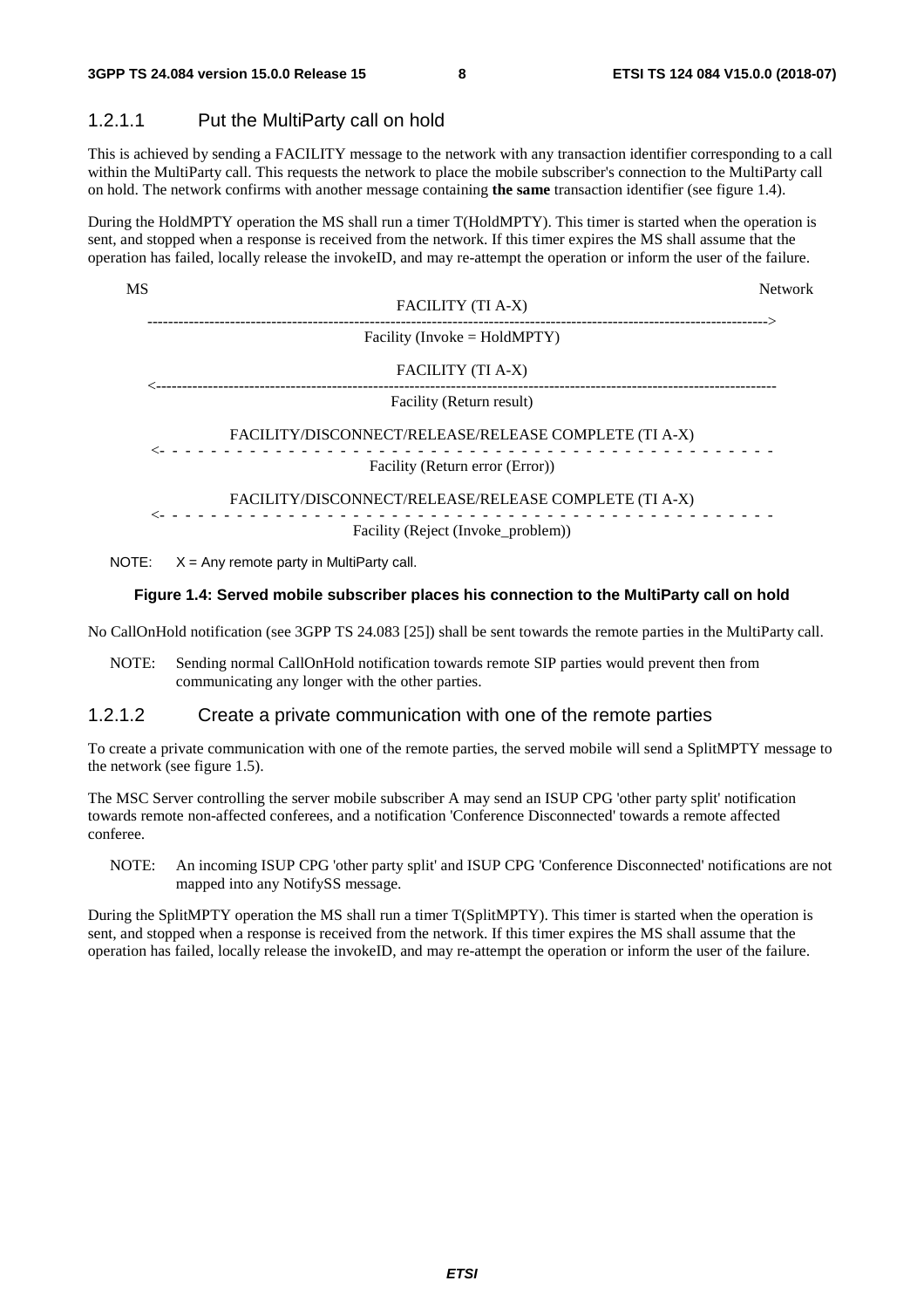| <b>MS</b> |                                                                    | <b>Network</b> |
|-----------|--------------------------------------------------------------------|----------------|
|           | FACILITY (TI A-X)                                                  |                |
|           | Facility (Invoke = $SplitMPTY$ )                                   |                |
|           | FACILITY (TI A-X)                                                  |                |
|           | Facility (Return result)                                           |                |
|           | FACILITY/DISCONNECT/RELEASE/RELEASE COMPLETE (TI A-X)              |                |
|           | Facility (Return error (Error))                                    |                |
|           | FACILITY/DISCONNECT/RELEASE/RELEASE COMPLETE (TI A-X)              |                |
|           | Facility (Reject (Invoke_problem))                                 |                |
|           | NOTE: $X =$ Party with which to establish a private communication. |                |

#### **Figure 1.5: Served mobile subscriber requests a private communication with a single remote party**

When adding back the split/affected party to the conference, the MSC Server controlling the server mobile subscriber A shall send an ISUP CPG 'conference established' notification towards the affected party if an earlier 'Conference Disconnected' notification was sent, and an ISUP CPG 'other party added' notification towards the other remote parties if an earlier 'other party split' notification was sent.

#### 1.2.1.3 Terminate the entire MultiParty call

The MultiParty call is terminated by disconnecting all individual parties as described in subclause 1.2.1.4.

#### 1.2.1.4 Explicitly disconnect a remote party

Any remote party may be individually disconnected by initiation of call clearing as defined in 3GPP TS 24.008 with the same transaction identifier corresponding to that party.

#### 1.2.2 Remote Parties

During an active MultiParty call any conferee is able to:

#### 1.2.2.1 Release from the MultiParty call

In this case, the network will initiate the call clearing procedure towards the served mobile subscriber as defined in 3GPP TS 24.008 with the transaction identifier corresponding to the disconnecting party.

#### 1.2.2.2 Place his connection to the MultiParty call on hold, and typically later retrieve it

Where a held/retrieved indication is received from any remote party, the network will forward this to the served mobile subscriber (see 3GPP TS 24.083).

### 1.3 Managing a held MultiParty call

#### 1.3.1 Served mobile subscriber

During a held MultiParty call the served mobile subscriber can request the network to:

#### 1.3.1.1 Retrieve the held MultiParty call

To retrieve the held MultiParty call, a FACILITY message is sent to the network with a transaction identifier corresponding to any call in the MPTY. The network confirms the retrieval with another message containing **the same** transaction identifier (see figure 1.6).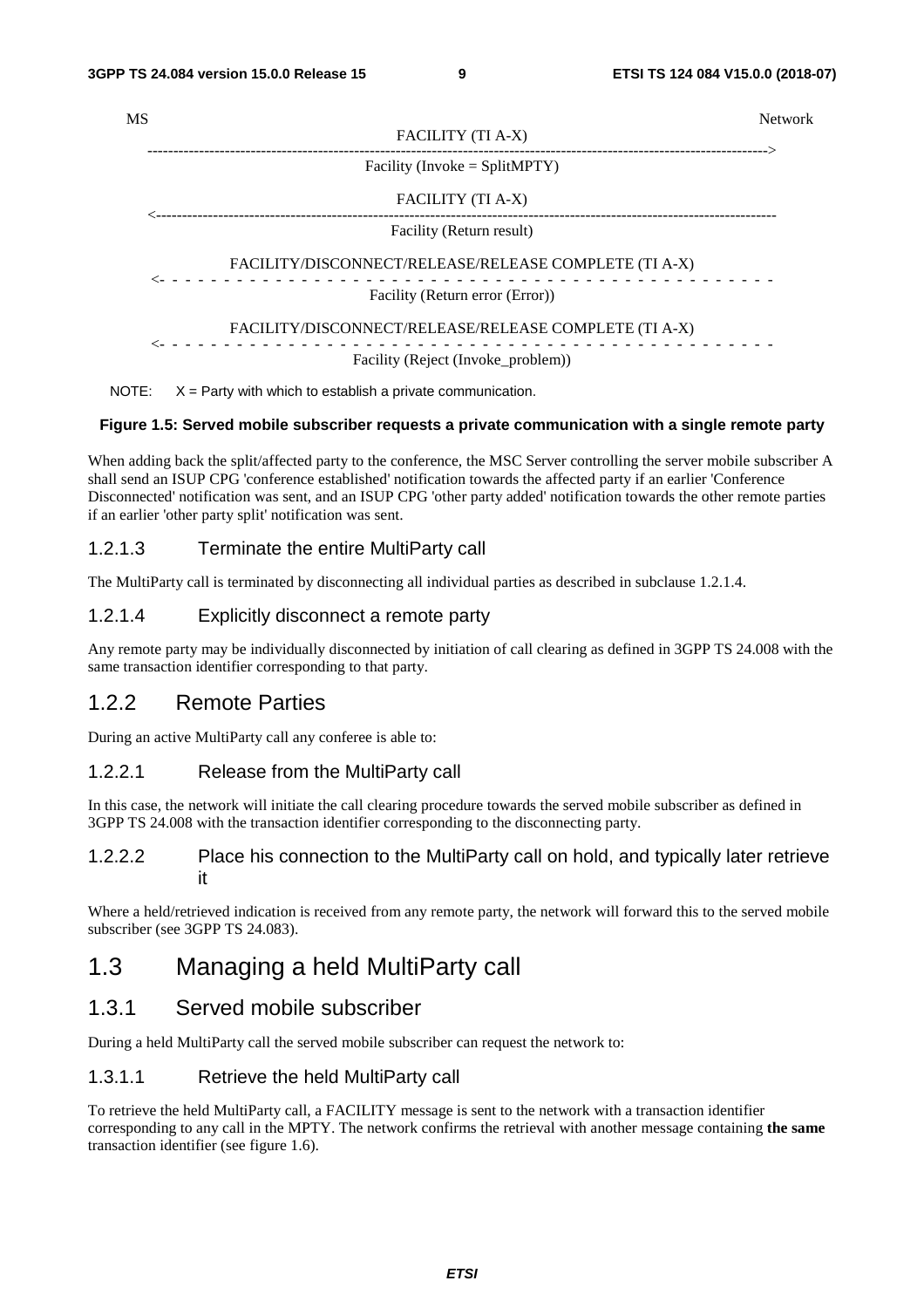During the RetrieveMPTY operation the MS shall run a timer T(RetrieveMPTY). This timer is started when the operation is sent, and stopped when a response is received from the network. If this timer expires the MS shall assume that the operation has failed, locally release the invokeID, and may re-attempt the operation or inform the user of the failure.

| MS    |                                                                | <b>Network</b> |
|-------|----------------------------------------------------------------|----------------|
|       | FACILITY (TI A-X)                                              |                |
|       | Facility (Invoke = RetrieveMPTY)                               |                |
|       | FACILITY (TI A-X)                                              |                |
|       | Facility (Return result)                                       |                |
|       | FACILITY/DISCONNECT/RELEASE/RELEASE COMPLETE (TI A-X)          |                |
|       | Facility (Return error (Error))                                |                |
|       | FACILITY/DISCONNECT/RELEASE/RELEASE COMPLETE (TI A-X)          |                |
|       | Facility (Reject (Invoke_problem))                             |                |
| NOTE: | $X =$ Any remote party in MultiParty call.                     |                |
|       | Figure 1.6: Served mobile subscriber retrieves MultiParty call |                |

No CallRetrieved notification shall be sent towards the remote parties in the MultiParty call.

#### 1.3.1.2 Initiate a new call

This is achieved by normal call set-up procedures (3GPP TS 24.008).

#### 1.3.1.3 Process a call waiting request

This is described in 3GPP TS 24.083.

#### 1.3.1.4 Terminate the held MultiParty call

This is achieved by the same procedure as in subclause 1.2.1.3.

#### 1.3.1.5 Explicitly disconnect a remote party

This is achieved by the same procedure as in subclause 1.2.1.4.

#### 1.3.2 Remote parties

During a held MultiParty call any remote party is able to perform the same operations as described for an active MultiParty call in subclause 1.2.2.

### 1.4 Managing a single call and a MultiParty call

#### 1.4.1 Served mobile subscriber

If the served mobile subscriber is connected to a MultiParty call (active or on hold) and another single call (active or on hold), he can request the network to:

#### 1.4.1.1 Disconnect the single call

This is achieved by using the call clearing procedure as described in 3GPP TS 24.008 with the transaction identifier corresponding to the single call.

#### 1.4.1.2 Disconnect the MPTY

This is achieved by the same procedure as disconnecting a held/active MPTY without another call (see subclauses 1.2.1 and 1.3.1).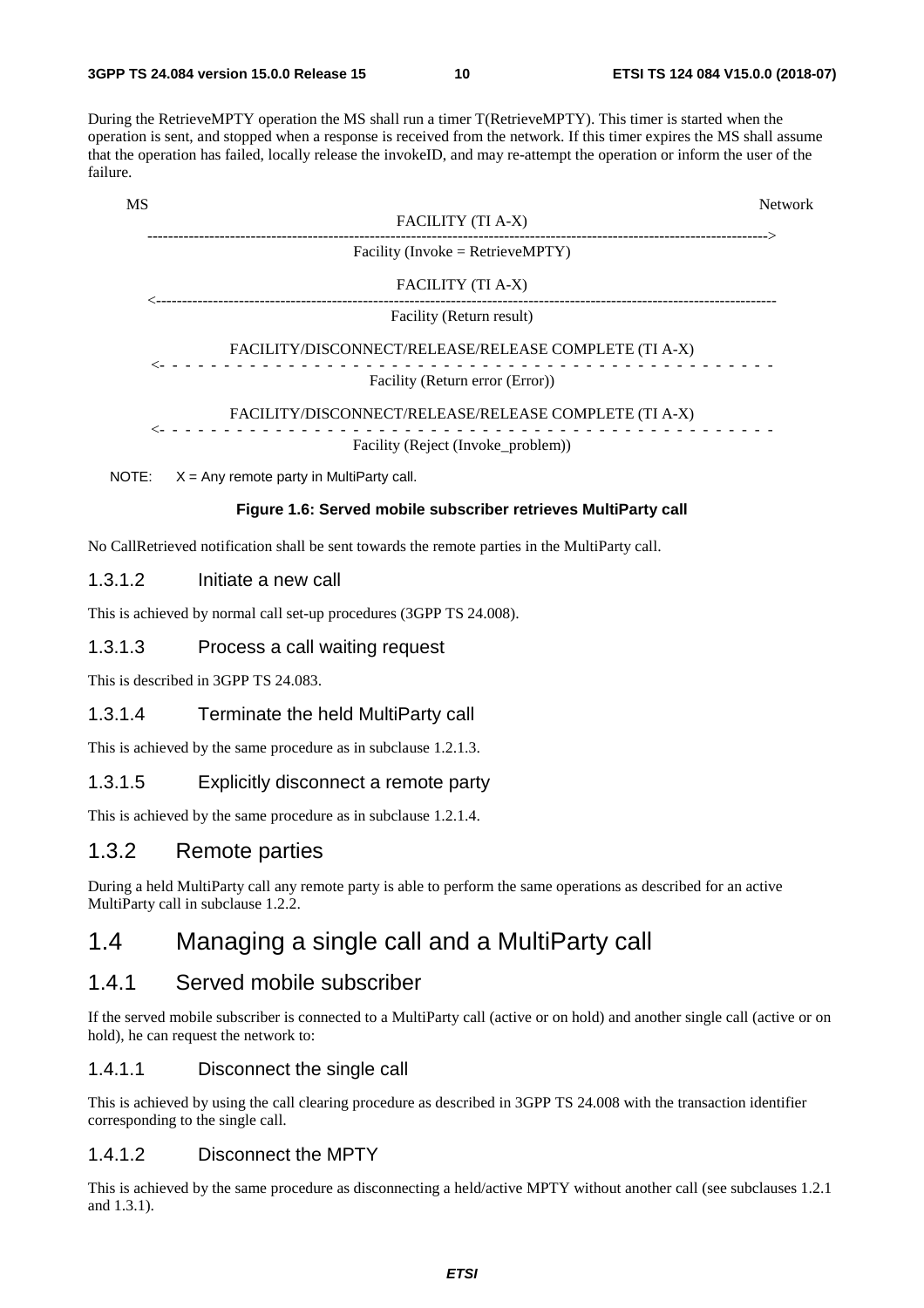#### 1.4.1.3 Disconnect all calls

This is achieved by using the procedures in subclauses 1.4.1.1 and 1.4.1.2.

#### 1.4.1.4 Add the single call to the MPTY

The served mobile subscriber may request the connection of all his calls, held and active, into an active MultiParty call at any time by sending a FACILITY message with the transaction identifier corresponding to any remote party and containing the BuildMPTY invoke component (see subclause 1.1). This procedure will apply whether the MultiParty call is on hold or active, and whether the single call is on hold or active.

If the request is successful, the new remote party, if previously held, will receive a MPTY notification and a CallRetrieved notification as shown in figure 1.2, and previously active remote parties will receive an MPTY notification as shown in figure 1.3. If the network did not receive a non-zero SS Screening indicator from the remote party's mobile station it shall not send a notification.

The MSC Server controlling the server mobile subscriber A shall send an ISUP CPG 'remote retrieval' or/and 'conference established' notification towards a new remote held party; it may send an ISUP CPG 'conference established' notification towards a new remote active party. It may also send an ISUP CPG 'other party added' notification towards the other remote parties.

NOTE: Sending a single ISUP CPG 'conference established' notification towards a new remote held party is possible if the remote node is able to derive the 'retrieve' notification from the 'conference established' notification.

An incoming ISUP CPG 'other party added' notification may be mapped into a NotifySS (MPTY indicator) as specified above.

If the request is unsuccessful e.g. because the maximum number of remote parties has already been reached, then an error is returned to the served mobile subscriber, as shown in figure 1.1. Error values are specified in 3GPP TS 24.080.

#### 1.4.1.5 Alternate between the MPTY call and the single call

This procedure follows the Alternate procedure defined in 3GPP TS 24.083 with the exception that the MPTY call is held/retrieved using HoldMPTY/RetrieveMPTY in place of HOLD/RETRIEVE as follows:

| Single call                            | <b>MPTY call (Facility)</b>        |
|----------------------------------------|------------------------------------|
| <b>HOLD</b><br><b>HOLD ACKNOWLEDGE</b> | Invoke (HoldMPTY)<br>Return result |
| <b>HOLD REJECT</b>                     | Return error (error)               |
| <b>RETRIEVE</b>                        | Invoke (RetrieveMPTY)              |
| RETRIEVE ACKNOWLEDGE                   | Return result                      |
| RETRIEVE REJECT                        | Return error (error)               |

### 1.5 Adding extra remote parties

Extra remote parties are added by placing the MultiParty call on hold (subclause 1.2.1.1), setting up a new connection (either a new call or a waiting call) and then sending a FACILITY message to the network requesting that the active call be joined with the MPTY, using the same signalling as for invocation (see figure 1.1). This results in an active MultiParty call.

Notifications are sent as for the initial invocation (i.e. the new remote party, if previously held, will receive a CallRetrieved notification and MPTY notification; all other party only receives an MPTY notification) (see figures 1.2 and 1.3). If the network did not receive a non-zero SS Screening indicator from the remote party's mobile station it shall not send a notification.

The MSC Server controlling the server mobile subscriber A shall send an ISUP CPG 'remote retrieval' or/and 'conference established' notification towards a new remote held party; it may send an ISUP CPG 'conference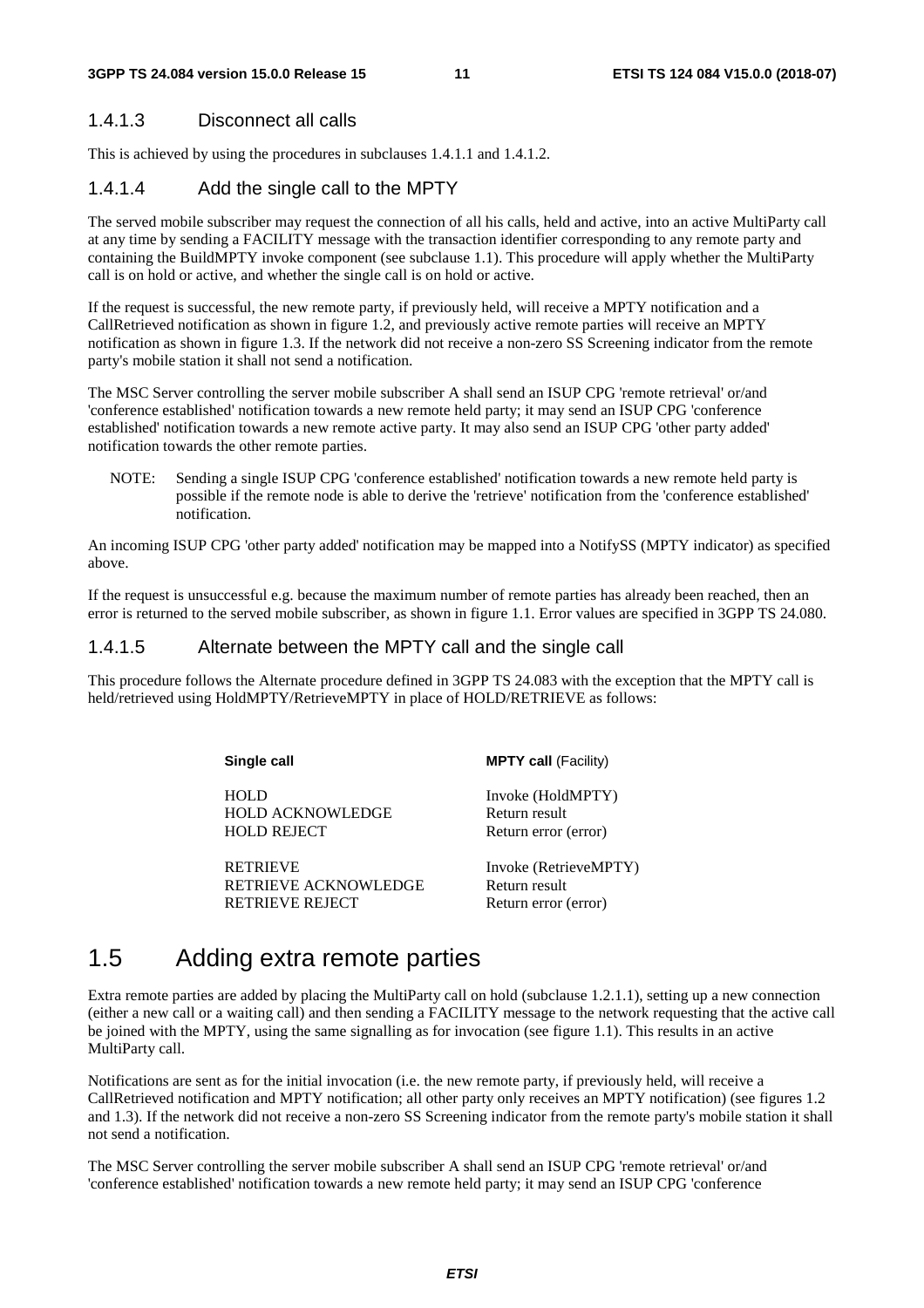established' notification towards a new remote active party. It may also send an ISUP CPG 'other party added' notification towards the other remote parties.

NOTE: Sending a single ISUP CPG 'conference established' notification towards a new remote held party is possible if the remote node is able to derive the 'retrieve' notification from the 'conference established' notification.

An incoming ISUP CPG 'other party added' notification may be mapped into a NotifySS (MPTY indicator) as specified above.

If the request is not accepted, e.g. because the maximum number of remote parties has already been reached, then the error is indicated to the mobile station. Error values are specified in 3GPP TS 24.080.

### 1.6 Auxiliary states for MPTY

In the call hold service (3GPP TS 24.083), a two dimensional state space is defined, where the first dimension corresponds to the 3GPP TS 24.008 call control state and the second dimension corresponds to the call hold state (Idle, Hold Request, Call Held, Retrieve Request). For the purposes of the MPTY service, it is necessary to introduce another dimension to this state space, i.e. the MultiParty state.

There are four auxiliary states associated with the MPTY service:

- Idle;
- MPTY request;

A request has been made to add this call to the MPTY.

Call in MPTY;

This call is in the MPTY.

Split request:

A request has been made to remove this call from the MPTY.

These Auxiliary states apply in addition to the 3GPP TS 24.008 call control states and the 3GPP TS 24.083 call hold states. Thus for example, an active call in a held MPTY has the state (Active, Call held, Call in MPTY). Not all states are allowed, for example an MPTY cannot be split while it is held, so (Active, Call held, Split request) is forbidden.

### 1.7 Activation, deactivation, registration, erasure and interrogation

Activation, deactivation, registration, erasure and interrogation of the MultiParty service are not applicable.

### 1.8 Simultaneous use of MultiParty operations

The operations BuildMPTY, SplitMPTY, HoldMPTY and RetrieveMPTY interact with each other, and cannot be applied simultaneously. Once the mobile station has initiated one of these operations, it shall not initiate another MultiParty operation until the first operation has been acknowledged by the network, or the MS locally determines (due to timer expiry) that the first operation has failed.

The use of several MultiParty operations as different components in the same message is not allowed.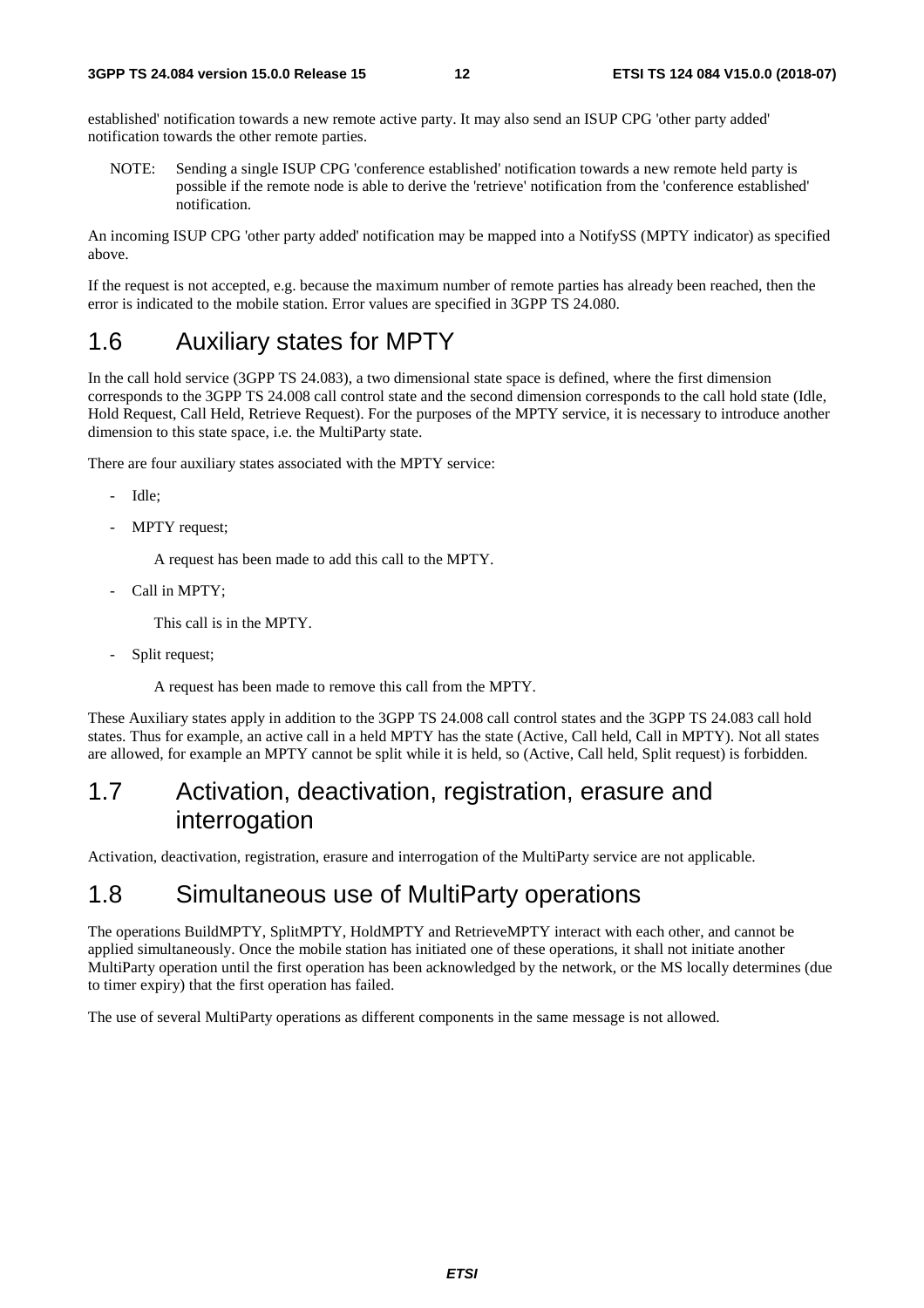## Annex A (informative): Change history

| <b>Change history</b> |                   |                |           |                 |                    |                                         |
|-----------------------|-------------------|----------------|-----------|-----------------|--------------------|-----------------------------------------|
| <b>TSG CN#</b>        | <b>Spec</b>       | <b>Version</b> | <b>CR</b> | <phase></phase> | <b>New Version</b> | <b>Subject/Comment</b>                  |
| Apr 1999              | IGSM 04.84 I6.0.0 |                |           |                 |                    | Transferred to 3GPP CN1                 |
| CN#03                 | 24.084            |                |           | <b>R99</b>      | 3.0.0              | Approved at CN#03                       |
| <b>CN#11</b>          | 24.084            | 3.0.0          |           | Rel-4           | 4.0.0              | Release 4 after CN#11                   |
| CN#16                 | 24.084            | 4.0.0          |           | Rel-4           | 4.0.1              | References updated                      |
| CN#16                 | 24.084            | 4.0.1          |           | Rel-5           | 5.0.0              | Release 5 created after CN#16           |
| CN#26                 | 24.084            | 5.0.0          |           | Rel-6           | 6.0.0              | Release 6 created after CN#26           |
| CT#36                 | 24.084            | 6.0.0          |           | Rel-7           | 7.0.0              | Upgraded unchanged from Rel-6           |
| CT#42                 | 24.084            | 7.0.0          |           | Rel-8           | 8.0.0              | Upgraded unchanged from Rel-7           |
| CT#46                 | 24.084            | 8.0.0          | 0002r1    | Rel-9           | 9.0.0              | MPTY notifications - remote SIP parties |
| 2011-03               | 24.084            | 9.0.0          |           | <b>Rel-10</b>   | 10.0.0             | Update to Rel-10 version (MCC)          |
| 2012-09               | 24.084            | 10.0.0         |           | <b>Rel-11</b>   | 11.0.0             | Update to Rel-11 version (MCC)          |
| 2014-09               | 24.084            | 11.0.0         |           | <b>Rel-12</b>   | 12.0.0             | Update to Rel-12 version (MCC)          |
| 2015-12               | 24.084            | 12.0.0         |           | <b>Rel-13</b>   | 13.0.0             | Update to Rel-13 version (MCC)          |
| 2017-03               | 24.084            | 13.0.0         |           | <b>Rel-14</b>   | 14.0.0             | Update to Rel-14 version (MCC)          |
| 2018-06               | 24.084            | 14.0.0         |           | Rel-15          | 15.0.0             | Update to Rel-15 version (MCC)          |